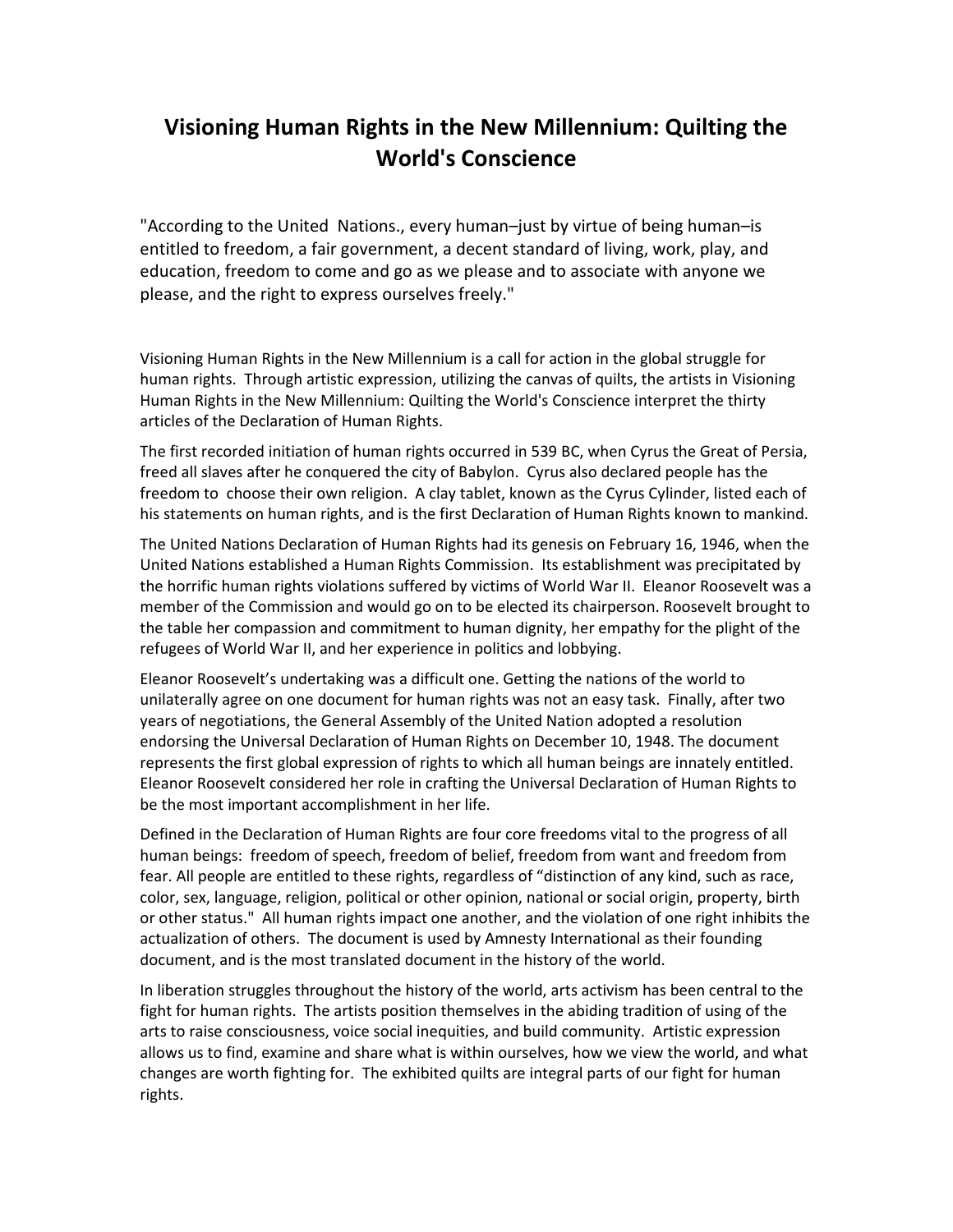In this book, Visioning Human Rights in the New Millennium, fiber artists render works that connect the viewer in an immediate visual dialogue with issues that might not otherwise be accessible, transcending language barriers, and negotiating difficult topics with diverse audiences. The international artists in Visioning Human Rights in the New Millennium engage viewers in human rights discourse in a powerful way.

The arts allow us to articulate and challenge oppressions and expand our imaginations. We quilt our joy, struggles, our concerns and our vision for a brighter future. Furthermore, the freedom to participate in arts and cultural work is itself a human right. The right to experience, develop, and articulate our cultures is a necessary component of realizing the full range of human rights to which we are all entitled by virtue of being human. All people have the right to develop, participate in, and enjoy cultural lives.

Our worlds have become increasingly more interconnected, with new technologies changing the way we communicate. It is time we abandon the idea of "them" and "us" and begin to see humankind as one.

The objective of the book is to educate and inspire people to understand the meaning of human rights in its best practice, as well as human rights violations around the world, and the terrible consequences resulting from intolerance and bigotry. The art works will encourage reflection, and create dialogue around some of the most challenging human rights issues of our times. It is our goal to broaden the human mind by using art to communicate, engage, teach and heal.

Carolyn L. Mazloomi

#### **United Nations Declaration of Human Rights**

#### **Preamble**

Whereas recognition of the inherent dignity and of the equal and inalienable rights of all members of the human family is the foundation of freedom, justice and peace in the world,

Whereas disregard and contempt for human rights have resulted in barbarous acts which have outraged the conscience of mankind, and the advent of a world in which human beings shall enjoy freedom of speech and belief and freedom from fear and want has been proclaimed as the highest aspiration of the common people,

Whereas it is essential, if man is not to be compelled to have recourse, as a last resort, to rebellion against tyranny and oppression, that human rights should be protected by the rule of law,

Whereas it is essential to promote the development of friendly relations between nations,

Whereas the peoples of the United Nations have in the Charter reaffirmed their faith in fundamental human rights, in the dignity and worth of the human person and in the equal rights of men and women and have determined to promote social progress and better standards of life in larger freedom,

Whereas Member States have pledged themselves to achieve, in co-operation with the United Nations, the promotion of universal respect for and observance of human rights and fundamental freedoms,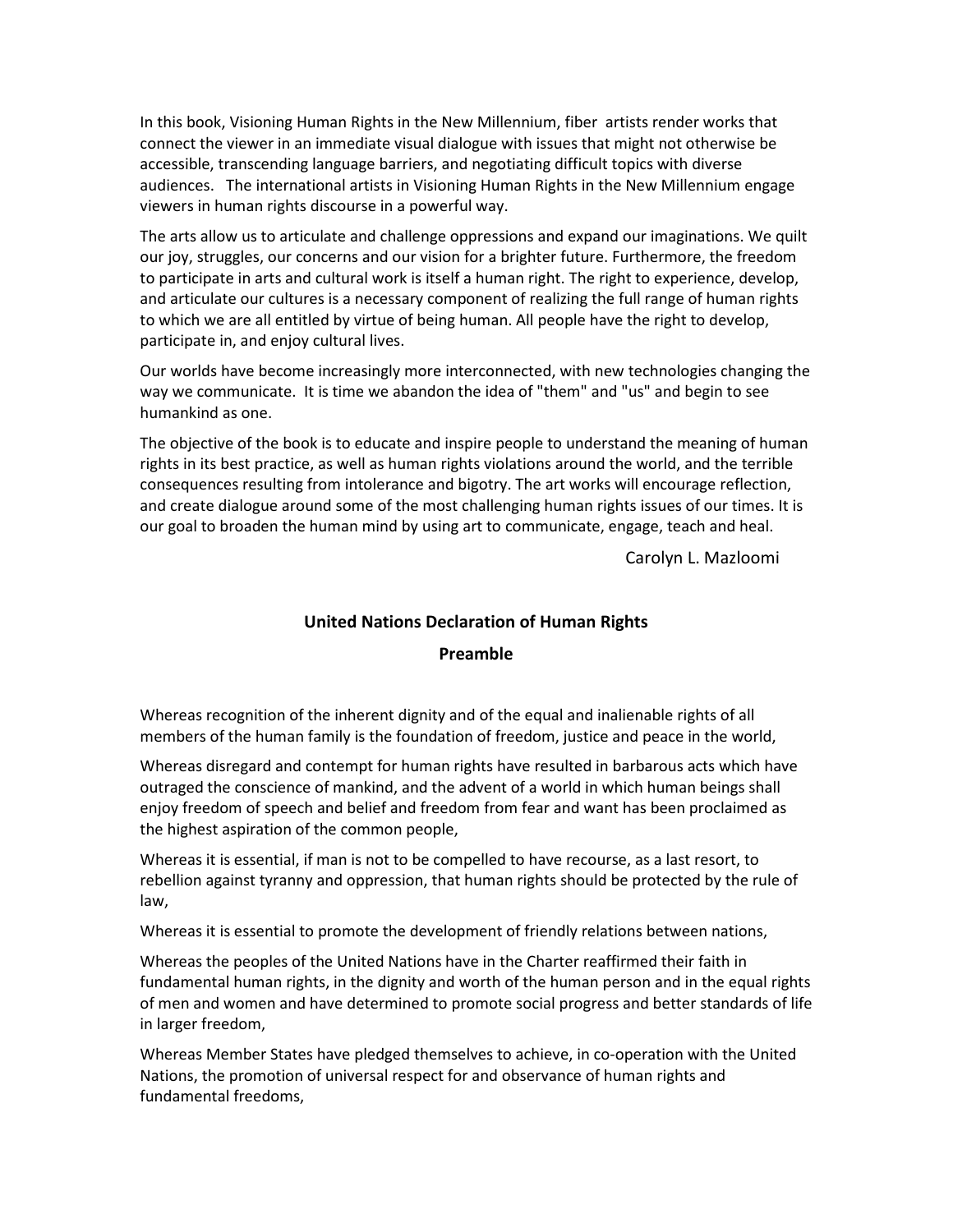Whereas a common understanding of these rights and freedoms is of the greatest importance for the full realization of this pledge,

Now, Therefore THE GENERAL ASSEMBLY proclaims THIS UNIVERSAL DECLARATION OF HUMAN RIGHTS as a common standard of achievement for all peoples and all nations, to the end that every individual and every organ of society, keeping this Declaration constantly in mind, shall strive by teaching and education to promote respect for these rights and freedoms and by progressive measures, national and international, to secure their universal and effective recognition and observance, both among the peoples of Member States themselves and among the peoples of territories under their jurisdiction.

### **Article 1.**

All human beings are born free and equal in dignity and rights. They are endowed with reason and conscience and should act towards one another in a spirit of brotherhood.

### **The Lesson and the Equation**

Tierney Davis (Bend, OR); 2016; 50 x 50 inches; commercial cotton, cotton batting, appliquéd, machine pieced and quilted.

My father grew up in the segregated South in the 1940s and embraced at an early age that change comes from respectful dialogue, not violence. He taught us that regardless of what adversity we faced in life, we must face it with grace; and treat others with respect, dignity, and brotherhood. The foundation for a life lived embracing the values illustrated in Article I, begins at home, modeled and mentored by the adults in a child's life.

## **Article 2.**

Everyone is entitled to all the rights and freedoms set forth in this Declaration, without distinction of any kind, such as race, color, sex, language, religion, political or other opinion, national or social origin, property, birth or other status. Furthermore, no distinction shall be made on the basis of the political, jurisdictional or international status of the country or territory to which a person belongs, whether it be independent, trust, non-self-governing or under any other limitation of sovereignty.

### **Black Lives Matter**

Deanna Tyson (Cambridge, United Kingdom); 2016; 50 x 50 inches; African and commercial fabric, netting, cotton batting, machine appliqué and quilted.

In my quilt the central figure is a powerful symbol, Liberty, a woman of color, and representative of all women. The young patriot to the right of Liberty represents the downtrodden youth of the nation calling for recognition and their own civil rights. To the left of Liberty, replacing the aristocratic figure in a top hat runs a representative of the LGBT Rights movement. A butterfly, the very symbol of freedom, flutters around his hat.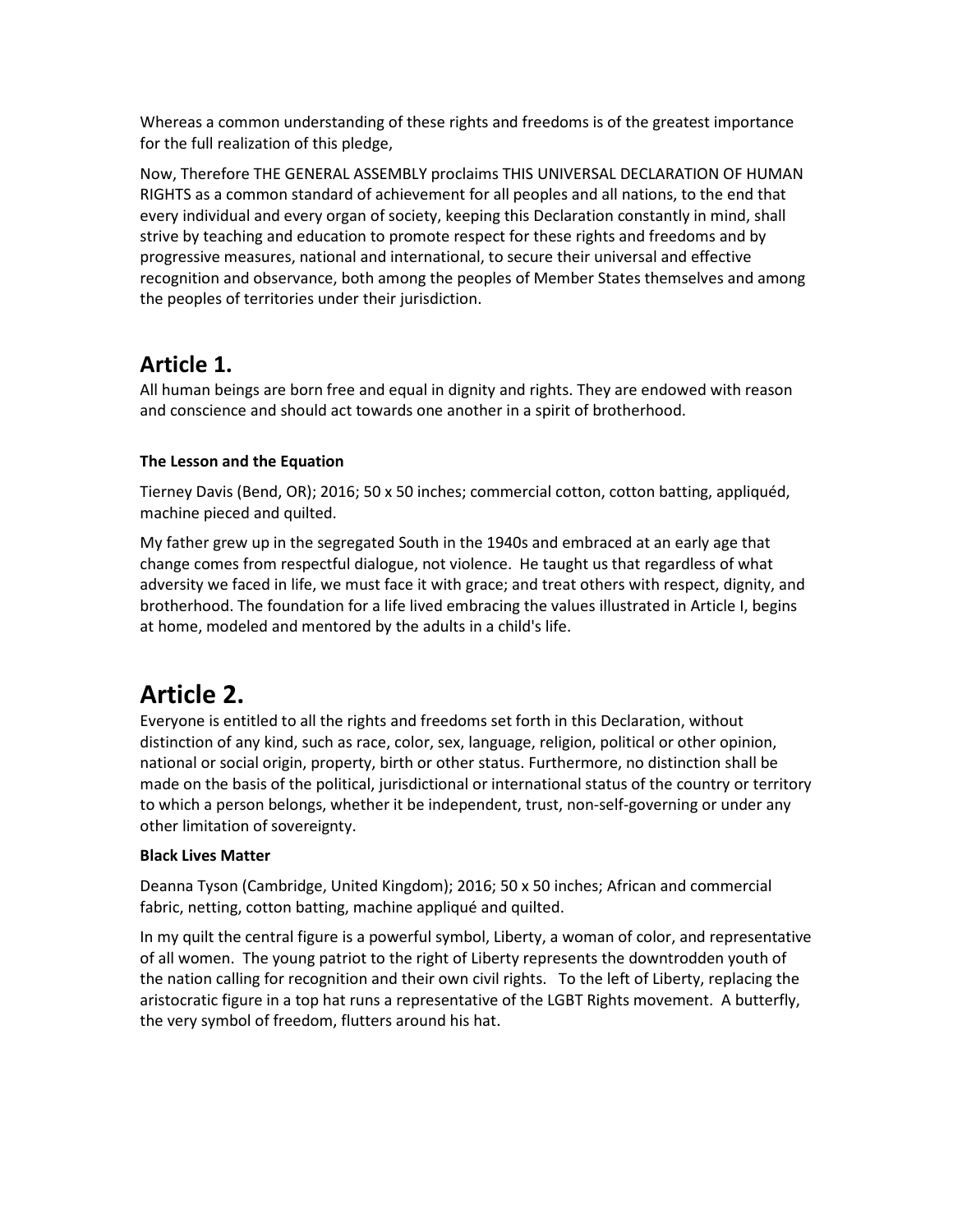### **Article 3.**

Everyone has the right to life, liberty and security of person.

### **Cruelty Come for Us All**

James Mardis (Lewisville, TX); 2015; 47 x 48 inches; recycled cotton, wood, metal framing, skull bone buttons, novelty found objects, linen, leather, clay, ink dyed fabric, ink, shells, polyester, cotton and metallic threads, Pellon fusible fleece; collage, hand and machine sewn.

Cruelty Come for Us All is a multi-story tapestry using a traditional patchwork quilt pattern: Courthouse Steps. There is an original narrative poem on the piece that asks the question about the necessity of cruelty. The entire right quadrant of the tapestry is a tribute and a caution to just sixteen of the growing myriad victims of what seems to be official cruelty by Police.

## **Article 4.**

No one shall be held in slavery or servitude; slavery and the slave trade shall be prohibited in all their forms.

### **Bloodties**

Sandra Scott (Cambridge, United Kingdom); 2016; 50 x 50 Inches; commercial cotton, cotton batting, safety pins, metallic fabric, netting, acrylic paint, machine appliqué and quilted.

Blood Ties was created to highlight the issues of early childhood marriages, female genital mutilation (FGM) and the general mistreatment of young girls.

# **Article 5.**

No one shall be subjected to torture or to cruel, inhuman or degrading treatment or punishment.

### **Capital Punishment**

Helen Murrell (Cleveland, Hts.); hand dyed cotton, cotton batting, acrylic paint; hand painting, machine quilted.

The U.S. is one of the few remaining industrialized countries that practices the death penalty. My quilt, Abolish Capital Punishment, articulates my belief that the death penalty is a human rights violation not far removed from the lynching of black people that I heard stories of in my childhood.

# **Article 6.**

Everyone has the right to recognition everywhere as a person before the law.

### **Going Beyond the Self: Lale and the Omo Children**

L'Merchie Frazier (Boston, MA); 2016; 50 x 50 inches; tulle, cotton batting, layered college and quilted.

This quilt celebrates the amazing true story of La le Labuko and his journey, despite the odds of personal danger, to protect the lives of children, to bring a progressive cultural shift in his village, to confront his own death and the elders about the traditional practice of "mingi", or cursed. He raises the bar of humanity to protect the lives of the children.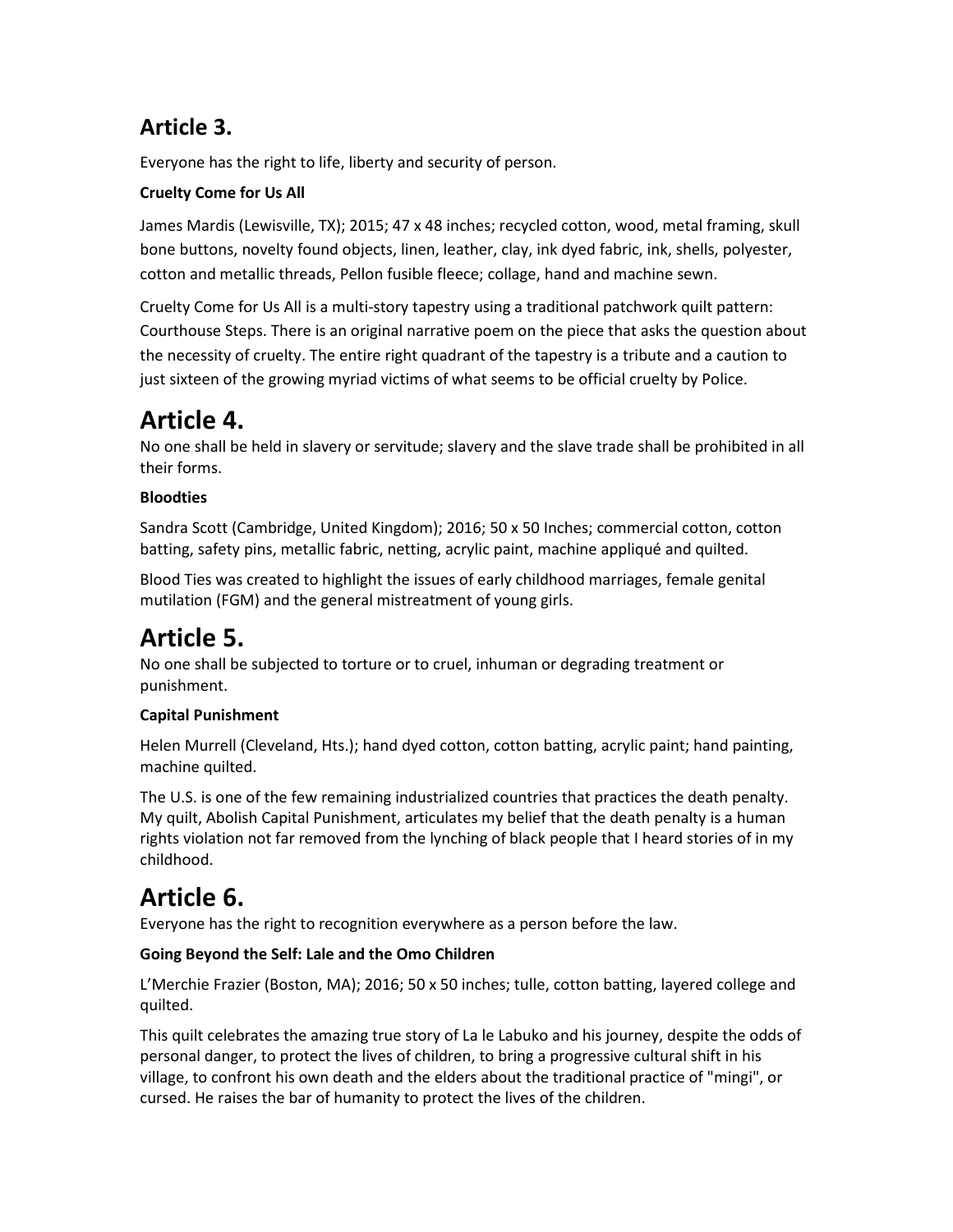# **Article 7.**

All are equal before the law and are entitled without any discrimination to equal protection of the law. All are entitled to equal protection against any discrimination in violation of this Declaration and against any incitement to such discrimination.

### **So What Skeletons Are In Your Closet?**

Ed Johnetta Miller (Hartford, CT); 2016; 2017; 50 x 50 inches; commercial cotton, phototransfer, cotton batting, machine pieced, appliqué and quilted.

I recall the book Without Sanctuary: Lynching Photography in America, seeing hundreds of gleeful whites, men, women, and children, attending the lynching of African Americans. Watching the charred and mutilated bodies swinging from trees. I often wonder where those people who took such pleasure in our torment and pain are. Where are they? Do they have remorse? Do their children and grandchild know about their racist behavior, or do they hide these skeletons in their closet.

# **Article 8.**

Everyone has the right to an effective remedy by the competent national tribunals for acts violating the fundamental rights granted him by the constitution or by law.

### **Parole Denied**

Lauren Austin (Ann Arbor, MI); 2016; 50 x 50 inches; hand-dyed and hand-blocked cotton fabric, cotton batting, machine appliqué and quilted.

"Parole Denied" is about the parts of the US judicial system hidden from public view. I want to always remember the women behind bars, and their resistance against a system that denies them any hope. I created this work to remember my visits to people in prisons and jails - and to acknowledge the denial of human rights and the denial of humanity in the strange ways of the visitation rooms, parole boards, and jail and prison administration.

# **Article 9.**

No one shall be subjected to arbitrary arrest, detention or exile.

### **Detainment**

Sandra Noble (Warrensville Hts., OH); 2016; 50 x 50 inches, cotton fabric and batting, machine appliqué and quilted.

Detainment perpetuated worldwide is synonymous with captivity, internment and incarceration. Human trafficking attracts all races, genders and ages for the purpose of forced labor and prostitution. It occurs from the United States to the Sudan, from India to Argentina, from Sweden to Afghanistan…it is worldwide.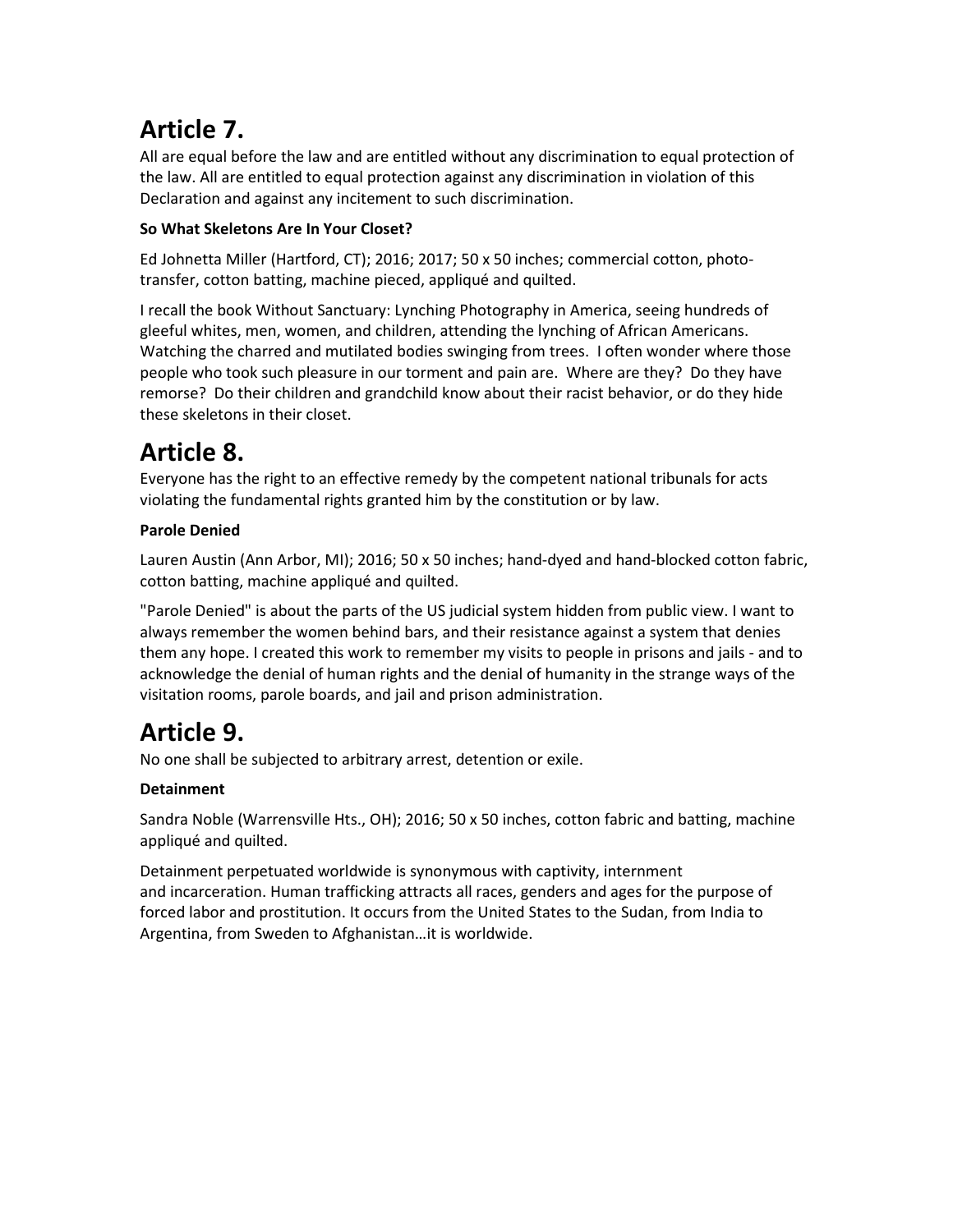# **Article 10.**

Everyone is entitled in full equality to a fair and public hearing by an independent and impartial tribunal, in the determination of his rights and obligations and of any criminal charge against him.

### **Waiting To Have My Say**

Carolyn Crump (Houston, TX); 2017; 50 x 50 inches; hand painted, commercial fabric, cotton batting, machine appliqué and quilted.

African Americans often fail to get a fair trial in court when accused of a crime in the American justice system. The aphorism "innocent until proven guilty" does not apply. Early in American history, angry white mobs used violence as their own form of "justice," and carried out thousands of lynchings. The presumption of innocence doctrine has been described as the foundation of fairness in the American legal system.

# **Article 11.**

(1) Everyone charged with a penal offence has the right to be presumed innocent until proved guilty according to law in a public trial at which he has had all the guarantees necessary for his defense.

(2) No one shall be held guilty of any penal offence on account of any act or omission which did not constitute a penal offence, under national or international law, at the time when it was committed. Nor shall a heavier penalty be imposed than the one that was applicable at the time the penal offence was committed.

### **J'Accuse**

Jim Smoot (Chicago, IL); 2016; 50 x 50 inches; hand painting on cotton, acrylic paint, hand quilted.

J'Accuse is my visual interpretation of "we're always innocent till proven guilty". Nobody should be blamed for doing something until it is proven. When people say we did a bad thing, we have the right to show it is not true. My depiction shows and unseen accuser, and a metaphorical victim under real or perceived confinement.

## **Article 12.**

No one shall be subjected to arbitrary interference with his privacy, family, home or correspondence, nor to attacks upon his honor and reputation. Everyone has the right to the protection of the law against such interference or attacks.

### **The Right to Privacy ... Big Brother is Watching**

Theresa Polly Shellcroft (Victorville, CA); 2016; 50 x 50 inches; commercial cotton, machine appliqué and quilted.

Each of the quilt vignettes reminds us of our rights. The question being addressed in this work is the concern for privacy with the day and night gaze of Big Brother, symbolized by the Eye,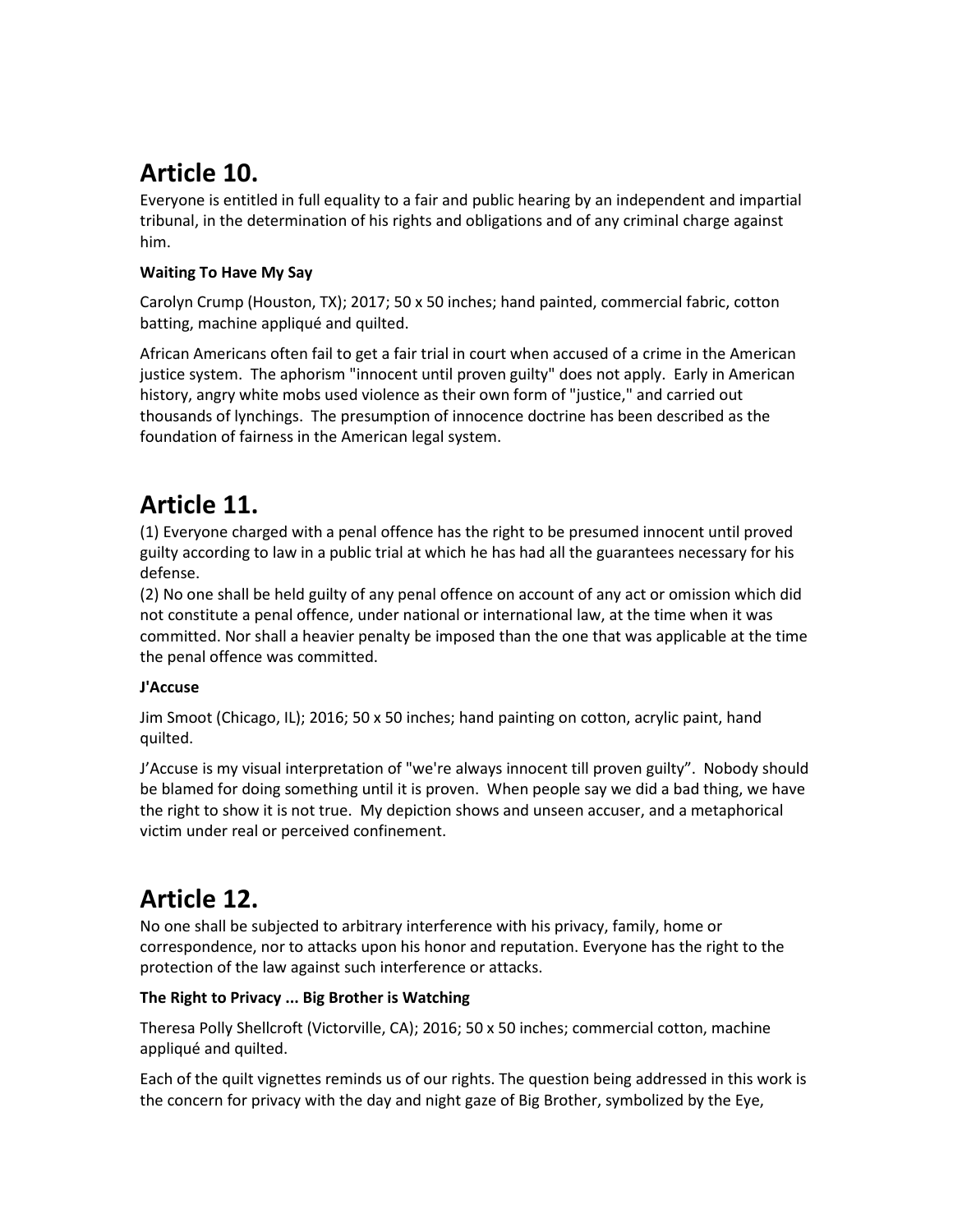almost invisible here. Where does the Right to Privacy begin and end? Big Brother is watching! Is Big Brother watching to protect or is it interference with those rights?

# **Article 13.**

(1) Everyone has the right to freedom of movement and residence within the borders of each state.

(2) Everyone has the right to leave any country, including his own, and to return to his country.

### **The Green Book**

Ifa Felix (New York, NY); 2016; 50 x 50 inches; photo-transfer on cotton, machine piecing and quilted.

Commonly known as the Green Book, the Negro Motorist Green Book, was a guide to help African American travelers find businesses, shelter, food and services, during trips away from home. It was only after the passage the Civil Rights Act of 1964, the Green Book ceased to be published because there was no need.

## **Article 14.**

(1) Everyone has the right to seek and to enjoy in other countries asylum from persecution. (2) This right may not be invoked in the case of prosecutions genuinely arising from non-political crimes or from acts contrary to the purposes and principles of the United Nations.

### **The Waters Returned Him: In Honor of Aylan Kurdi, Age 3**

April Shipp (Rochester Hills, MI); 2016; 50 x 50 inches, commercial and hand dyed cotton, velvet, mono-filament, poly batting, plastic, leather, buttons, machine pieced and appliqué, and machine quilted.

The shocking images of a young boy's body washed ashore on a beach in Turkey. Al Zaatari refugee camp in Mafraq Jordan, near the Syrian border, is home to more than 80,000 people who fled Syria. The cupped hands represent the ocean, as it cradles little Aylan Kurdi's tiny frame as they return him gently to the shore. The blood dripping from the fingertips symbolizes the innocent lives lost.

# **Article 15.**

(1) Everyone has the right to a nationality.

(2) No one shall be arbitrarily deprived of his nationality nor denied the right to change his nationality.

### **Flags for the Dispossessed**

Annie Grey (West Chester, OH), 2017; 50 x 50 inches; commercial fabric, printed, cotton batting, machine quilted.

Statelessness is a global problem affecting 15 million people. Dominicans of Haitian-descent in the Dominican Republic is an example of a country denying person's citizenship. This quilt is dedicated to the 200,000 Dominicans of Haitian descent, who were stripped of their citizenship by the Dominican Supreme Court in the Dominican Republic.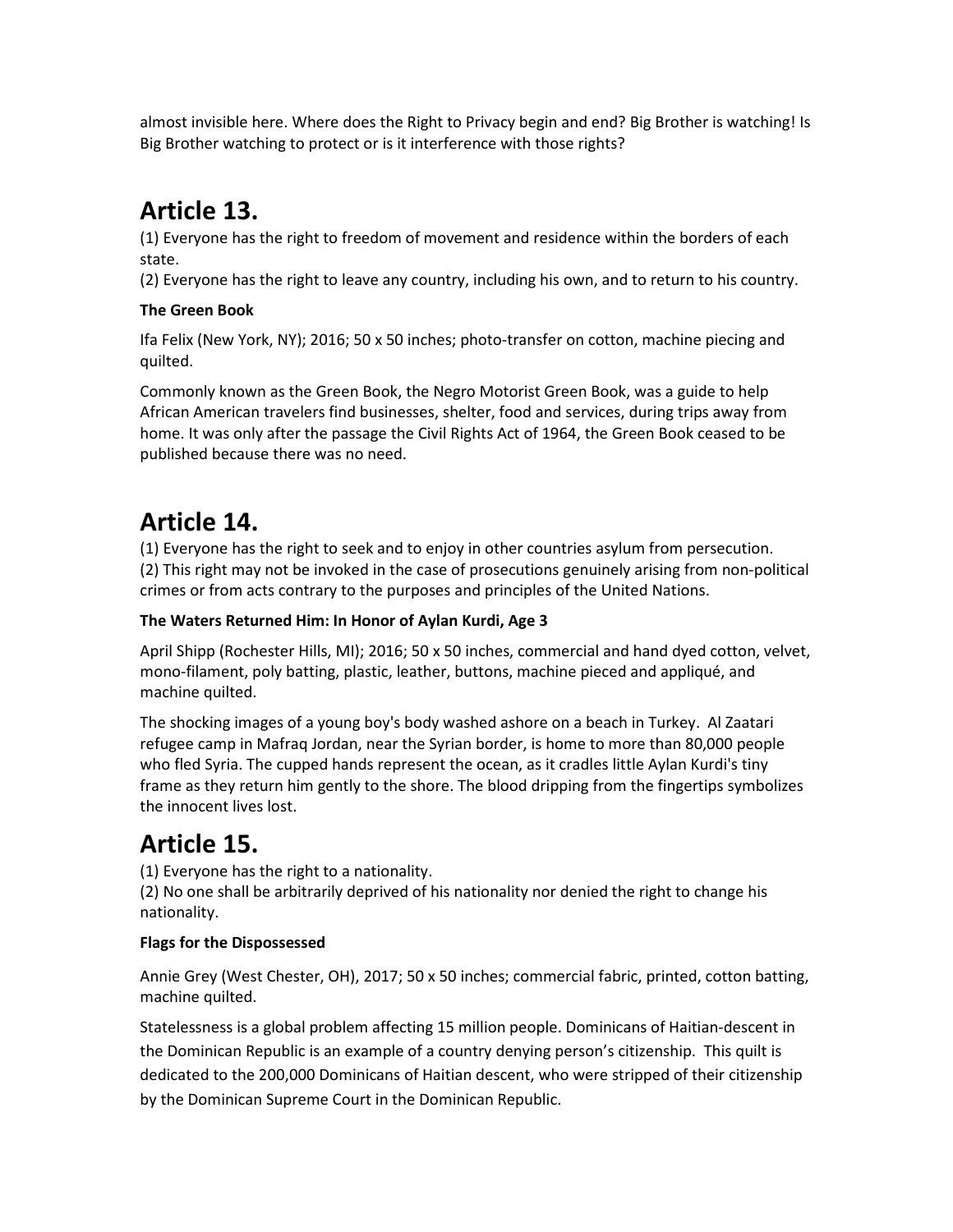# **Article 16.**

(1) Men and women of full age, without any limitation due to race, nationality or religion, have the right to marry and to found a family. They are entitled to equal rights as to marriage, during marriage and at its dissolution.

(2) Marriage shall be entered into only with the free and full consent of the intending spouses. (3) The family is the natural and fundamental group unit of society and is entitled to protection by society and the State.

### **On This Our Special Day**

Gwendolyn Brooks (Washington, D.C.); 2016; 50 x 50 inches; commercial fabric, batik, organza, hand painting on cotton, cotton batting, beads, metallic fabric, lace, silk flowers, found objects, hand appliqué and quilted.

Individuals should be free to marry the person they desire regardless race, creed, nationality, or religion. Every human being deserves happiness sharing their lives with their spouse in peace, joy and harmony. The viewer of my quilt will observe two young people on their wedding day. This is both a joyous and exciting day for both of them.

### **Article 17.**

(1) Everyone has the right to own property alone as well as in association with others.

(2) No one shall be arbitrarily deprived of his property.

### **Hamtramck, My Home**

Sharon Ray (Ann Arbor, MI); 2016; 50 x 50 inches; commercial fabric, hand painting, phototransfer on cotton, cotton batting, machine appliqué and quilted.

Growing up in Hamtramck in a Polish town, the powers that be, wanted more land to build housing for their children to keep them in city, with their roots. The City decided to actively, and by any means necessary, move out and tear down homes where a majority of the black population lived.

## **Article 18.**

Everyone has the right to freedom of thought, conscience and religion; this right includes freedom to change his religion or belief, and freedom, either alone or in community with others and in public or private, to manifest his religion or belief in teaching, practice, worship and observance.

### **A Prayer for all Girls**

Michelle Flamer (Philadelphia, PA); 2016; 50 x 50 inches; commercial fabric, cotton batting, machine and hand appliqué and machine quilted.

When the Boko Haram kidnapped 276 Nigerian school girls in the middle of the night on April 14, 2014. This quilt is a prayer that all girls will receive the opportunity for a good education and have the right to worship as they please and marry who they love.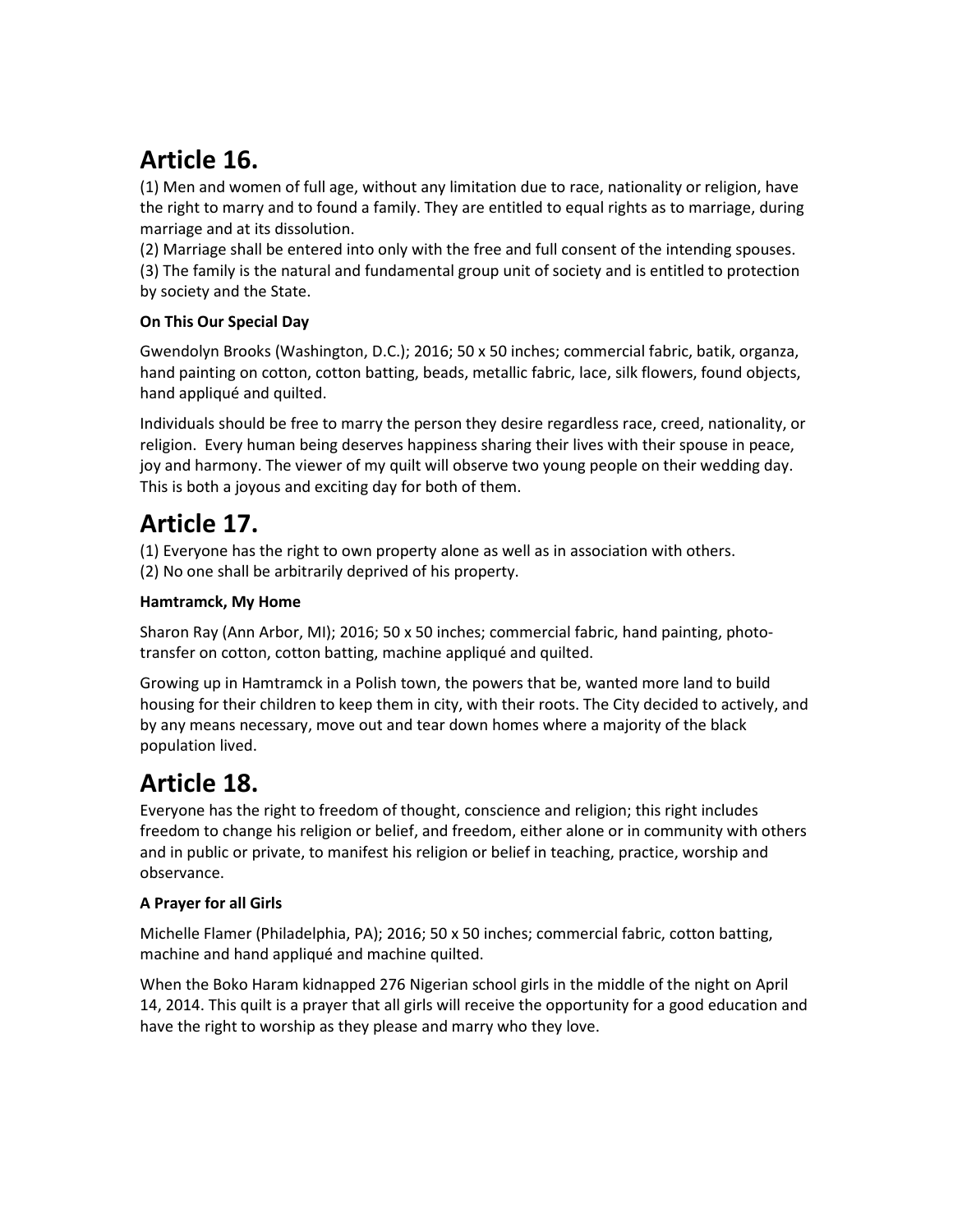# **Article 19.**

Everyone has the right to freedom of opinion and expression; this right includes freedom to hold opinions without interference and to seek, receive and impart information and ideas through any media and regardless of frontiers.

### **Freedom of Expression over the Water**

Gloria Kellon (Shaker Hts., OH); 2016; 50 x 50 inches; commercial fabric, cotton batting, machine appliquéd and quilted.

Throughout the world, people both children and adults have the same basic wants and needs. Freedom of expression is also one these needs. This quilt uses large extraordinary waves of the oceans and seas of our world to symbolize this concept. All are often haunted by the need to express their emotions, ideas and talents.

### **Article 20.**

- (1) Everyone has the right to freedom of peaceful assembly and association.
- (2) No one may be compelled to belong to an association.

### **Let's Gather Peacefully**

Julius Bremer (Cleveland, OH); 2016; 50 x 50 inches; commercial fabric, cotton batting, machine appliqué and quilted.

To be able to peacefully assemble, be it in our churches, supermarkets, schools, political houses, sports arenas or anywhere else, is the foundation for the advancement of intelligent discourse throughout the human race. Man will only grow when we can share our differences, scientific knowledge, educational techniques, and many other advances. If we cannot find peaceful grounds to assemble, mankind will atrophy and become as primal as the lowest form of life on the planet.

# **Article 21.**

(1) Everyone has the right to take part in the government of his country, directly or through freely chosen representatives.

(2) Everyone has the right of equal access to public service in his country.

(3) The will of the people shall be the basis of the authority of government; this will shall be expressed in periodic and genuine elections which shall be by universal and equal suffrage and shall be held by secret vote or by equivalent free voting procedures.

### **Deeds, Not Words**

Carolyn Crump (Houston, TX); 2016; 50 x 50 inches; commercial fabric, cotton batting, machine appliqué and quilted.

In my quilt, Deeds, not Words, I chose to visualize the difficulty women had to endure to get the right to vote. The slogan, Deeds not Words, was coined by English suffragette Emmeline Pankhurst, of the new Women's Social and Political Union in England. The 19th Amendment to the U. S. Constitution granted women to right to vote in 1920. It took women in the United States 70 years of protesting to get right to vote.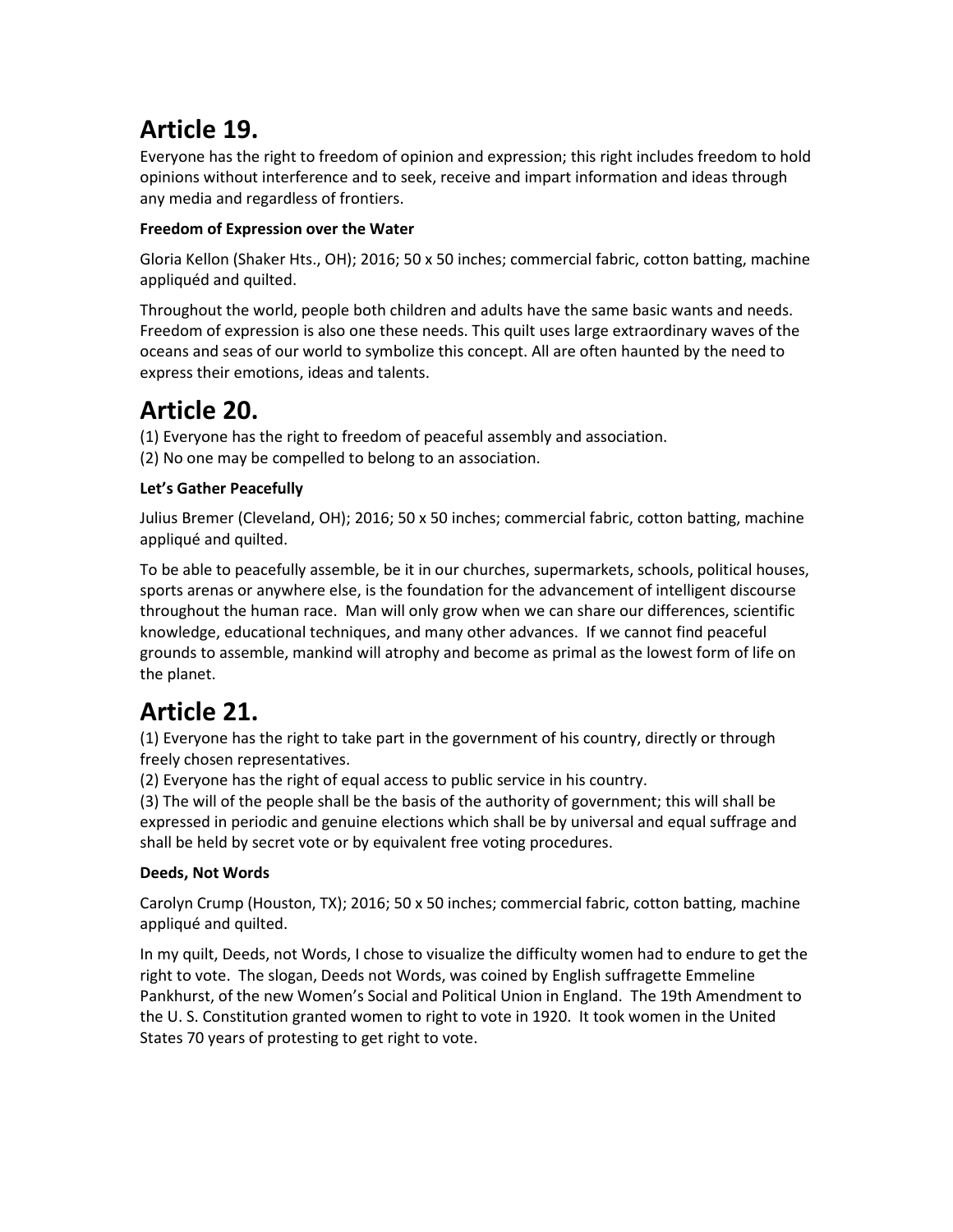## **Article 22.**

Everyone, as a member of society, has the right to social security and is entitled to realization, through national effort and international co-operation and in accordance with the organization and resources of each State, of the economic, social and cultural rights indispensable for his dignity and the free development of his personality.

#### **INSERT IMAGE: Article 22\_DBurge**

#### **Stop Killing Us**

Dorothy Burge (Chicago, IL); 2016; 50 x 50 inches; hand-dyed, commercial cotton, cotton batting, photo-transfer on cotton, machine appliqué, pieced and quilted.

"Stop Killing Us" became the rallying cry for African Americans those whose lives were threatened by police, community and family violence. It is my way to give a face to the many young people have been killed or traumatized by violence. It is a call for the lives of African American youth to be respected, valued and protected.

## **Article 23.**

(1) Everyone has the right to work, to free choice of employment, to just and favorable conditions of work and to protection against unemployment.

(2) Everyone, without any discrimination, has the right to equal pay for equal work.

(3) Everyone who works has the right to just and favorable remuneration ensuring for himself and his family an existence worthy of human dignity, and supplemented, if necessary, by other means of social protection.

(4) Everyone has the right to form and to join trade unions for the protection of his interests.

### **A Woman's Worth - Equal Pay for Equal Work**

Earamichia Brown (New York City, NY); 2017; 36 x 48 inches; commercial cotton, cotton batting, silk and leather fabrics and Mistyfuse; fused, machine appliqué, machine quilted.

On March 27, 2017, Trump revoked the 2014 Fair Pay and Safe Workplaces order then-President Barack Obama put in place to ensure that companies with federal contracts comply with 14 labor and civil rights laws. In an attempt to keep the worst violators from receiving taxpayer dollars, the Fair Pay order included two rules that impacted women workers: paycheck transparency and a ban on forced arbitration clauses for sexual harassment, sexual assault or discrimination claims.

### **Article 24.**

Everyone has the right to rest and leisure, including reasonable limitation of working hours and periodic holidays with pay.

### **No Rest for the Weary**

Sauda Zahra (Durham, NC); 2016; 50 x 50 inches; hand-dyed and commercial cotton, cotton batting, machine appliqué and quilted.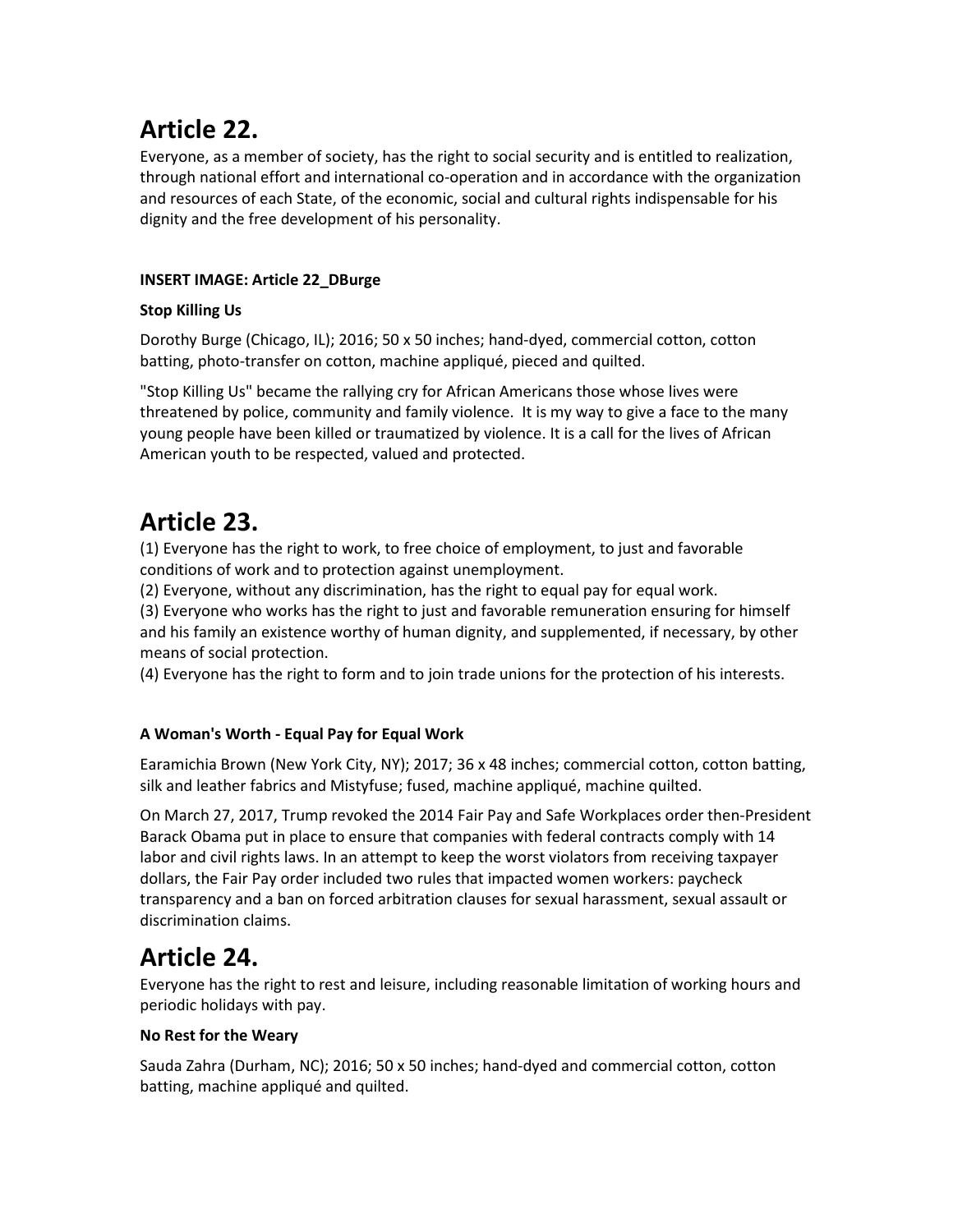According to the Human Rights Watch organization, there are millions of people, majority women and girls, who work as domestics in private households around the world. Domestic workers globally share a common history of having to work long hours for low wages, and often in inhumane work environments. These circumstances prevent domestic workers from having the freedom to determine how their time is spent.

# **Article 25.**

(1) Everyone has the right to a standard of living adequate for the health and well-being of himself and of his family, including food, clothing, housing and medical care and necessary social services, and the right to security in the event of unemployment, sickness, disability, widowhood, old age or other lack of livelihood in circumstances beyond his control. (2) Motherhood and childhood are entitled to special care and assistance. All children, whether born in or out of wedlock, shall enjoy the same social protection.

### **Article 25**

Glenda Richardson (Ft. Washington, MD); 2016; 50 x 50 inches; hand-dyed and commercial cotton, photo-transfer, cotton batting, machine appliqué and quilted.

Due to gender bias, women are often subject to domestic violence, lack of maternal care, sex trafficking, and lack of educational opportunities. This breeds the conditions that require the services outlined in Article 25. When a mother is affected, a generation of children are affected as well. In this piece I focused on the vulnerability of the child and the protective stance of the mother.

# **Article 26.**

(1) Everyone has the right to education. Education shall be free, at least in the elementary and fundamental stages. Elementary education shall be compulsory. Technical and professional education shall be made generally available and higher education shall be equally accessible to all on the basis of merit.

(2) Education shall be directed to the full development of the human personality and to the strengthening of respect for human rights and fundamental freedoms. It shall promote understanding, tolerance and friendship among all nations, racial or religious groups, and shall further the activities of the United Nations for the maintenance of peace.

(3) Parents have a prior right to choose the kind of education that shall be given to their children.

### **Plant a Seed**

Beverly Y. Smith (Charlotte, NC); 2016; 50 x 50 inches; commercial cotton, acrylic paint, cotton batting, hand painting, machine embroidery, appliqué and quilted.

Some remarkable progress has been made toward achieving gender equality in education. Over the past three decades the ratio of girls to boys enrolled in school has risen at all levels. Through my artwork, I envision my legacy will be to share with society the knowledge that education provides opportunities, and benefits everyone when women have equal access to a quality education.

## **Article 27.**

(1) Everyone has the right freely to participate in the cultural life of the community, to enjoy the arts and to share in scientific advancement and its benefits.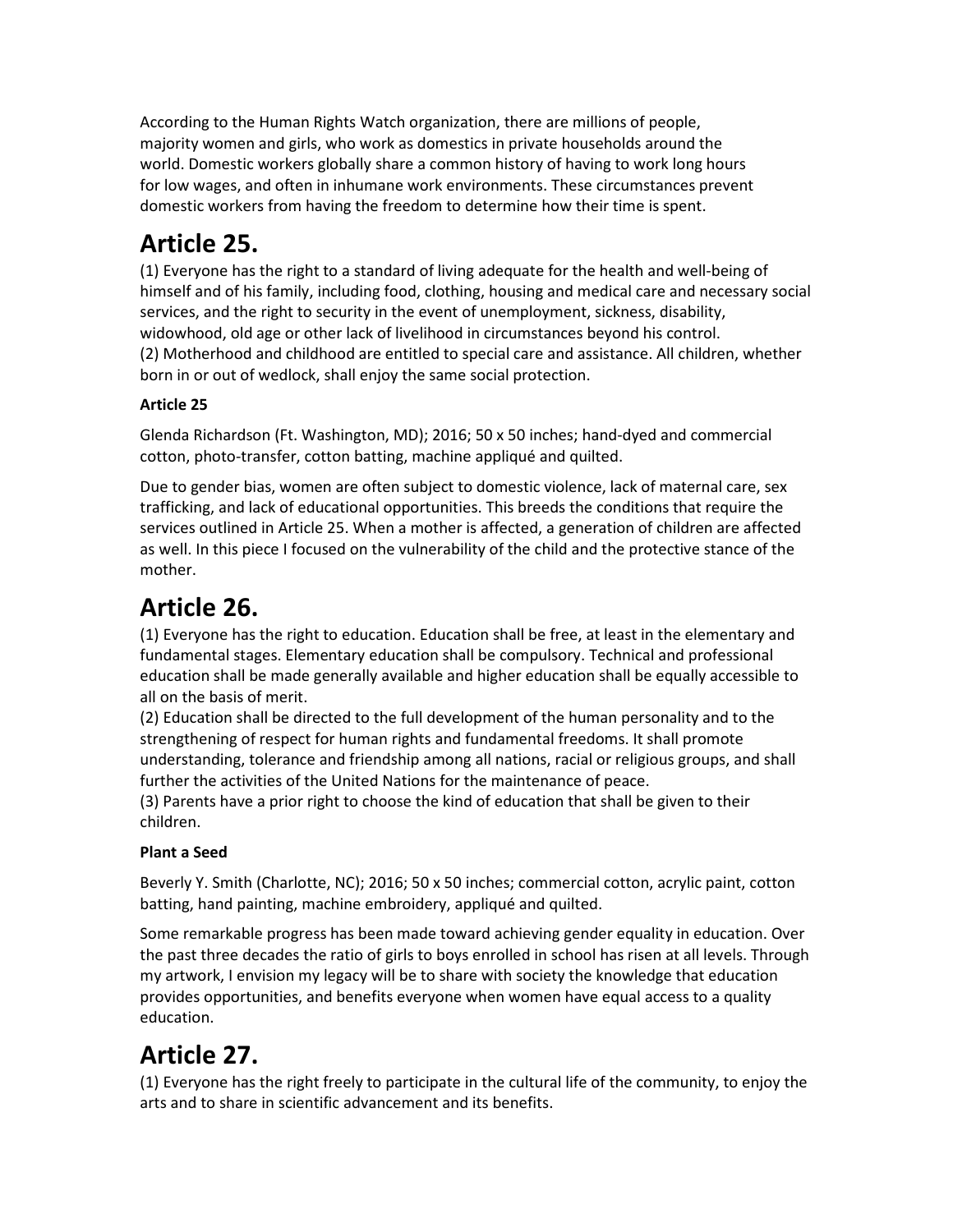(2) Everyone has the right to the protection of the moral and material interests resulting from any scientific, literary or artistic production of which he is the author.

#### **In the Family: Copyright Documents of Sadie Artis Wills**

Betty Leacraft (Philadelphia, PA); 2016; 50 x 50 inches; commercial and hand-dyed cotton, photo-transfer, cotton batting, machine appliqué, pieced, and quilted.

My quilt contains, as its focus, a copyright application, instructions, and a copyright office response letter for product labels my maternal grandmother received in 1947 for her "Worlds Wonder Hair Aid and Tetter Salve". These documents are an example of how far copyright has evolved since 1947.

### **Article 28.**

Everyone is entitled to a social and international order in which the rights and freedoms set forth in this Declaration can be fully realized.

#### **Created To Be Me**

Cynthia Lockhart (Cincinnati, OH); 2016; 50 x 50 inches; multi-layered assemblage of fabrics, recycled vintage fabric, hand painted fabrics; upholstery textiles, lace, netting, braids. In addition, accented with fibers, yarns, beading and silk screen patterning; hand and machine quilting, bias French edging, draping, collage and appliqué; including 3-D sculptural attributes.

The visual imagery in the artwork represents a free spirit and celebrates the unending possibilities of the power creativity. We are all human and have equal rights. We were born to dwell on this planet together and to contribute our talents and gifts to mankind in our unique ways.

### **ARTICLE 29**

(1) Everyone has duties to the community in which alone the free and full development of his personality is possible.

(2) In the exercise of his rights and freedoms, everyone shall be subject only to such limitations as are determined by law solely for the purpose of securing due recognition and respect for the rights and freedoms of others and of meeting the just requirements of morality, public order and the general welfare in a democratic society.

(3) These rights and freedoms may in no case be exercised contrary to the purposes and principles of the United Nations.

#### **Every Man, Woman, and Child**

Barbara McCraw (Denton, TX); 2016; 50 x 50 inches; commercial and hand-dyed cotton, cotton batting, machine and hand appliqué, pieced, and machine and hand quilted

I designed my quilt with inspiration from the escaping refuges, their boats overflowing with frightened people, rocking wildly from side to side. I chose to represent them as one man, one woman, and one child, sailing on a calm sea instead, and the ocean filled with ideas and hopes for all people. When a society fails to feel responsibility for each other, we are doomed to fail.